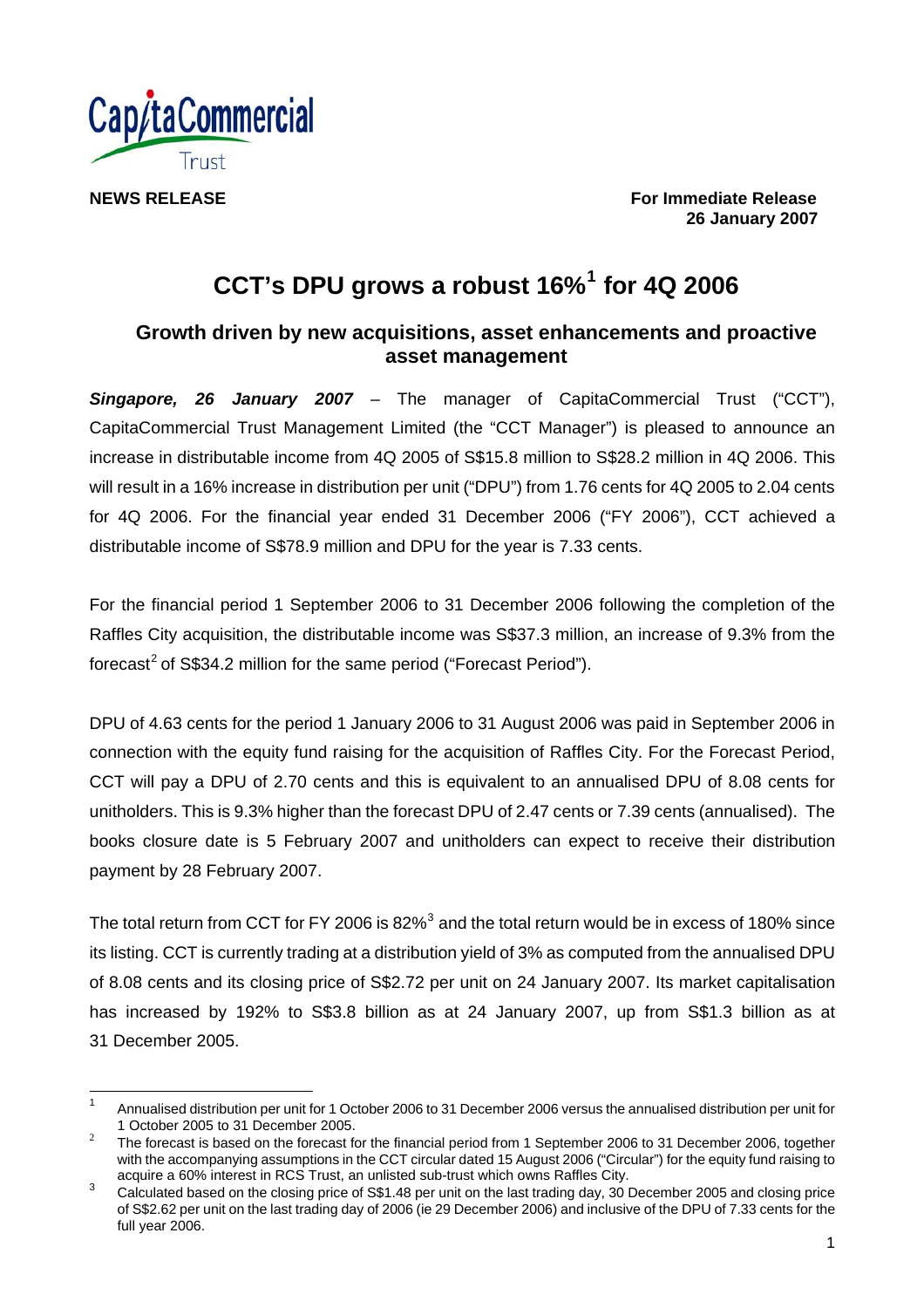## **Summary of CCT Results**

|                                                                                     | <b>FY</b><br>2006        | 4Q 2006 vs 4Q 2005 (Actual) |                    |                         | 1 Sep 2006 - 31 Dec 2006 |                            |                      |
|-------------------------------------------------------------------------------------|--------------------------|-----------------------------|--------------------|-------------------------|--------------------------|----------------------------|----------------------|
|                                                                                     | <b>Actual</b><br>S\$'000 | 4Q 2006<br>S\$'000          | 4Q 2005<br>S\$'000 | <b>Variance</b><br>$\%$ | <b>Actual</b><br>S\$'000 | <b>Forecast</b><br>S\$'000 | <b>Variance</b><br>℅ |
| Gross Revenue                                                                       | 152,229                  | 56,369                      | 29,771             | 89.3                    | 72,601                   | 70,117                     | 3.5                  |
| Net Property Income                                                                 | 112,188                  | 40,777                      | 20,702             | 97.0                    | 52,620                   | 50,866                     | 3.4                  |
| Distributable Income                                                                | 78,872                   | 28,235                      | 15,807             | 78.6                    | 37,340                   | 34,170                     | 9.3                  |
| <b>Distribution Per Unit</b>                                                        |                          |                             |                    |                         |                          |                            |                      |
| For the period                                                                      | 7.33¢                    | 2.04 <sub>c</sub>           | 1.76¢              | 16.0                    | 2.70¢                    | 2.47 <sub>¢</sub>          | 9.3                  |
| Annualised                                                                          | 7.33 <sub>¢</sub>        | 8.10¢                       | 6.98 <sub>c</sub>  | 16.0                    | 8.08¢                    | 7.39 <sub>¢</sub>          | 9.3                  |
| <b>Distribution Yield</b><br>Based on S\$2.72 per unit<br>(closing as at 24 Jan 07) | 2.7%                     | Nm                          | <b>Nm</b>          | <b>Nm</b>               | 3.0%                     | 2.7%                       | 9.3                  |

Nm : not meaningful

#### **Portfolio Performance**

CCT's gross revenue for FY 2006 was S\$152.2 million, 32.2% higher than FY 2005 of S\$115.1 million. This was attributable to the contribution from the acquisitions of Raffles City and HSBC Building, and overall higher rental income from the portfolio in line with the improved office market. For the Forecast Period, actual gross revenue achieved was S\$72.6 million, 3.5% above the forecast of S\$70.1 million. With strong demand and limited supply of office space, the CCT portfolio has achieved strong rental reversions of between 11.1% and 18.7% above preceding rents for renewals and new leases. It has similarly achieved a weighted average increase of 11.3% against forecast rents.

Prime rental rates have grown significantly in FY 2006. Rentals achieved for 6 Battery Road, one of CCT's prime Grade A office buildings in Raffles Place, is between S\$11 and S\$13 per square foot ("psf") per month since November 2006. This reflects the continued upturn in the office market and the strong demand for prime office space in the Raffles Place CBD.

As at 31 December 2006, the CCT portfolio continues to enjoy close to 100%<sup>[4](#page-1-0)</sup> committed occupancy. The tenant retention rate is stable at about 80.3% due to CCT's strong network of customer relationships.

<span id="page-1-0"></span> $\frac{1}{4}$ Excludes the retail space in Golden Shoe Car Park which is currently undergoing asset enhancement work.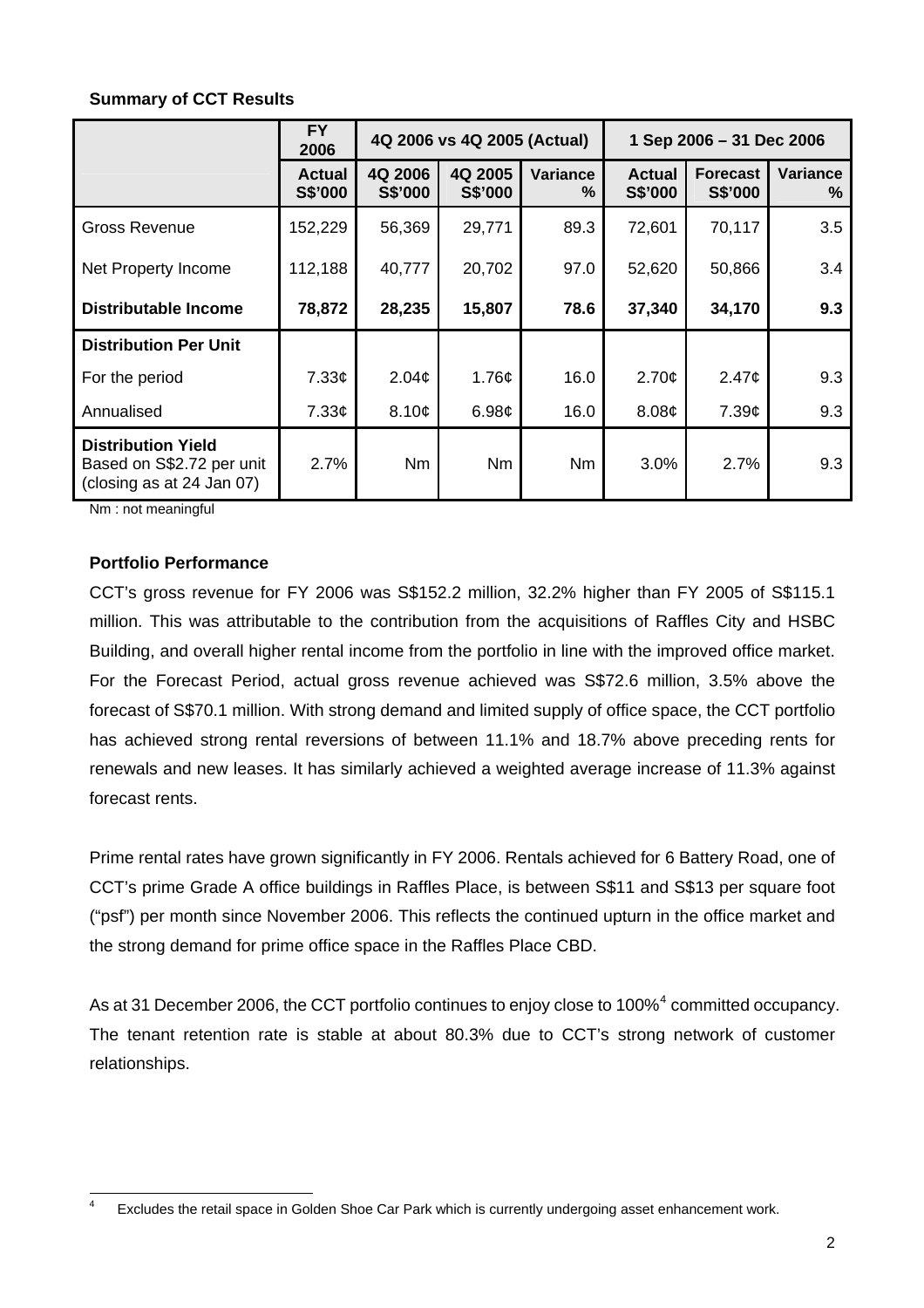Mr Richard Hale, Chairman of CapitaCommercial Trust Management Limited, said, "2006 was a stellar year for CapitaCommercial Trust as we achieved several milestones in Singapore and abroad, and also generated 82% total returns for unitholders. In Singapore, we completed the purchase of Raffles City jointly with CapitaMall Trust, which was one of the largest investment transactions in Asia for 2006. Following the acquisition of this landmark property, CapitaCommercial Trust is now the largest commercial real estate investment trust in Singapore with S\$3.9 billion worth of total assets under management and a market capitalisation of about S\$3.8 billion. The equity fund raising for Raffles City was the largest Singapore REIT offer, resulting in a substantial increase in CapitaCommercial Trust's free float and hence its inclusion in the Morgan Stanley Capital International ("MSCI") Standard Index Series. We also tapped the debt market by issuing Singapore's largest commercial mortgaged-backed securities."

Mr David Tan, CEO of the CCT Manager, said, "Our prime portfolio of properties in CBD locations are well positioned to benefit from the rising office rental market. We anticipate rental reversions to remain strong in 2007 given the limited supply of good quality office space. In addition, our asset enhancement programme continues to drive revenue growth. Enhancement work at the Golden Shoe Car Park will complete by the end of this quarter and this will contribute to the rejuvenation of the city centre. As part of our efforts to expand overseas, we acquired a strategic 30% stake in Quill Capita Trust ("QCT"), a CapitaLand-managed REIT listed on Bursa Malaysia. QCT closed at RM1.32 per unit on 24 January 2007. This is more than 40% above the institutional issue price of RM0.92 following its 8 January listing, reflecting strong investor confidence. We will continue to explore other opportunities to grow in Singapore and abroad to increase our asset size to S\$5 billion to S\$6 billion by 2009."

#### **Raffles City Performance Exceeds Forecast**

Gross revenue and net property income contribution for CCT's 60% interest in Raffles City for the Forecast Period, exceeded the forecast shown in the Circular by 4.4% and 3.0% respectively. Committed occupancy for Raffles City is 99.5%, with both Raffles City Tower and Raffles City Shopping Centre achieving high committed occupancies of 99.8% and 99.3% respectively. Plans to reposition Raffles City Shopping Centre are also in the pipeline, with asset enhancement initiatives currently being evaluated for progressive implementation.

#### **Enhancement at Car Park Properties**

The retail component at the ground floor of Market Street Car Park was re-opened after a year long asset enhancement and repositioning exercise costing S\$14 million. The concept of a one-stop retail and F&B destination strategically located in the CBD had attracted much interest from prospects and it is currently almost fully leased at rates 41% higher than before the enhancement exercise, reflecting the increased value of the space. Improvement works have been completed in phases at Golden Shoe Car Park, to be fully completed by the end of the first quarter of 2007.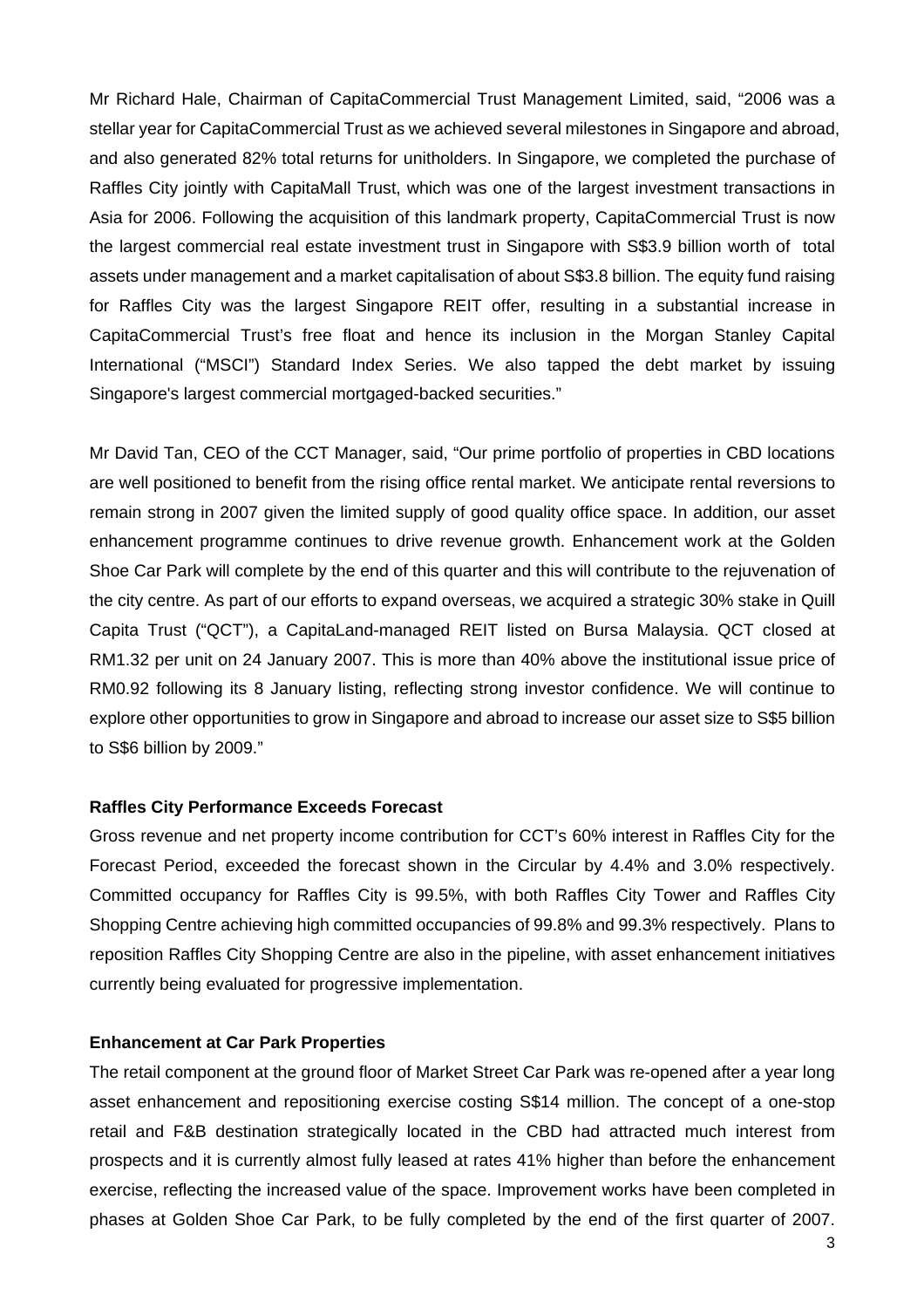The car park is currently also almost fully occupied, with new achieved rents at 26% above those before enhancement works. Season parking rates at both car parks have been adjusted upwards in 2007, reflecting the increased demand for parking space in the CBD.

#### **Higher market valuation and improved net asset value[5](#page-3-0) to S\$1.86 per unit**

As at 1 December 2006, the CCT portfolio was valued at S\$3.8 billion and CCT recorded a revaluation surplus<sup>[6](#page-3-1)</sup> of S\$356.5 million for FY 2006. The nine properties in Singapore were valued by CB Richard Ellis (Pte) Ltd ("CBRE"), while Wisma Technip in Malaysia was valued by Knight Frank (Ooi & Zaharin Sdn Bhd). With this, CCT's adjusted net asset value is S\$1.86 per unit as at 31 December 2006, 17% above S\$1.59 per unit as at 31 December 2005.

## **Quill Capita Trust**

CCT now owns a 30% (or 71.6 million units) interest in Quill Capita Trust ("QCT"), a REIT focused on acquiring and investing in commercial properties in Malaysia. QCT's portfolio comprises four freehold commercial assets worth RM280 million (S\$122.5 million<sup>[7](#page-3-2)</sup>) located in Cyberjaya, Malaysia's Multimedia Super Corridor. The properties have long leases with tenants which are subsidiaries of multinational companies. QCT was listed on Bursa Malaysia on 8 January 2007 and closed at RM1.32 per unit on 24 January 2007, an appreciation of more than 40% from the institutional issue price of RM0.92 per unit.

#### **Looking Ahead**

In 2007, growth will be driven by asset enhancements, new acquisitions and strong rent renewals from the rising office market. CCT will continue to actively pursue investment and development opportunities in Singapore and abroad, to generate sustainable long-term returns to unitholders. To achieve our objectives, besides direct asset acquisitions, we will explore efficient structures and instruments to grow towards our target asset size of S\$5 billion to S\$6 billion by 2009.

- END -

<span id="page-3-0"></span> $\frac{1}{5}$  Excluding the distributable income from 1 September 2006 to 31 December 2006 which will be paid to unitholders by 28 February 2007.

<span id="page-3-1"></span>Comparing the 1 December 2006 valuation against the aggregate of value based on 1 December 2005 valuation for Capital Tower, 6 Battery Road, HSBC Building, Starhub Centre, Robinson Point, Bugis Village, Golden Shoe Car Park and Market Street Car Park, the acquisition cost of Raffles City, Wisma Technip and additional capital expenditure  $\frac{1}{7}$  incurred in FY 2006.

<span id="page-3-2"></span>Based on an exchange rate of S\$1.00 to RM2.286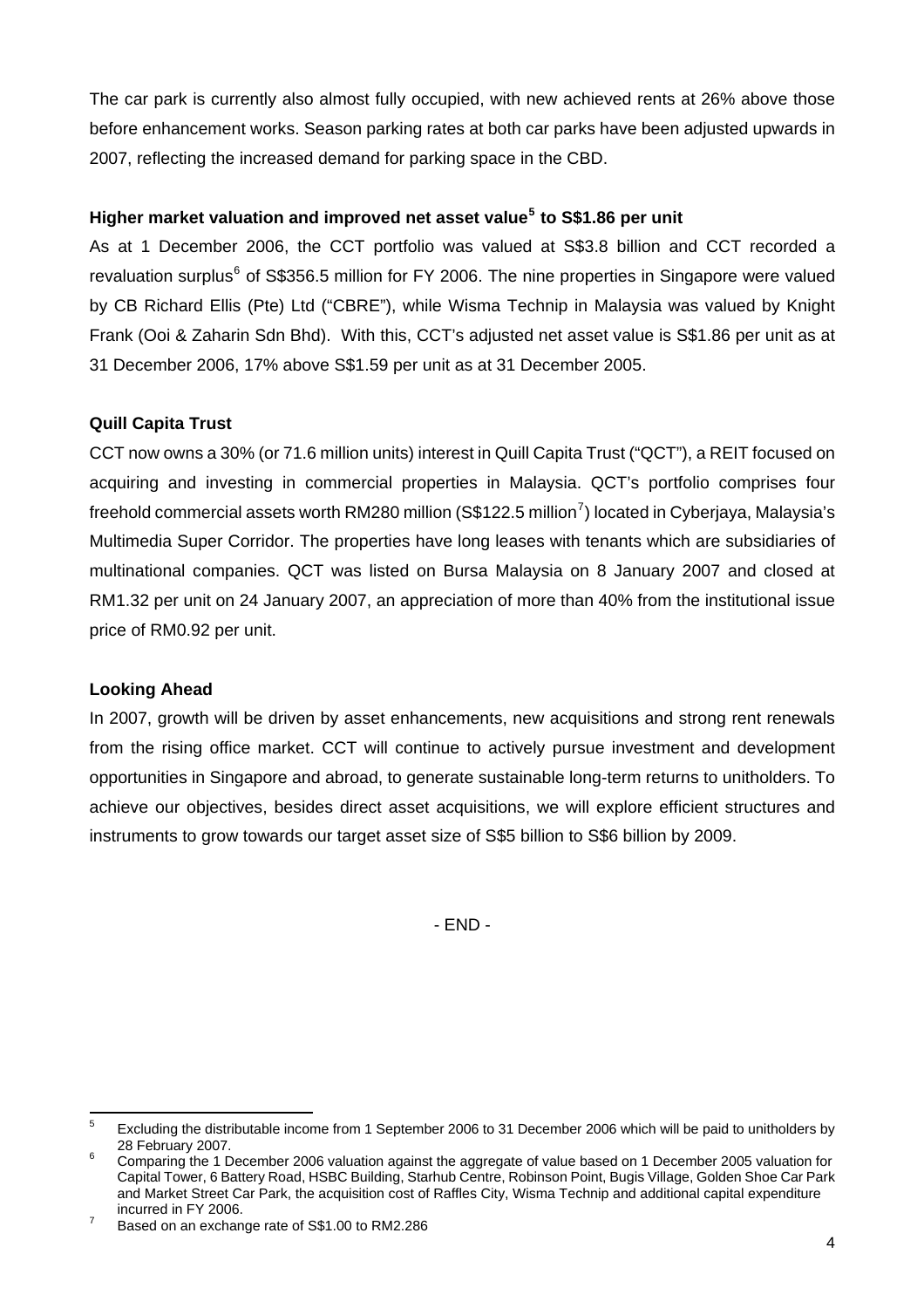#### **Singapore Office Market Outlook Brighter**

Advance estimates by Singapore's Ministry of Trade and Industry showed that real gross domestic product ("GDP") rose by 5.9% in the fourth quarter of 2006 compared to the same period last year. The Urban Redevelopment Authority of Singapore reported that islandwide office occupancy rate was 89.5% as at end-September 2006, compared to 86.6% a year ago. CBRE reported that office vacancy rate in the Core Central Business District fell to 3.6% in the fourth quarter of 2006, from 4.5% in the preceding quarter, due to the continued high demand and limited supply of space. Occupancy for Grade A offices within the Raffles Place, Marina Centre and Shenton Way areas remained high at 99.2%.

CBRE reported that average prime rents in Singapore rose 50.2% in the year to S\$7.81 psf per month as of end December 2006, while rent for Grade A offices gained 53.1% in the year to average S\$8.73 psf. Following this, CBRE expects the market to register the steepest rental increase in the next 12 to 18 months as demand drivers remain extremely strong.

## **Kuala Lumpur Office Market Outlook Positive**

The Malaysian economy expanded by 5.9% year-on-year, its fastest rate in more than a year. The 2007 Government Budget which is committed to maintaining a pro-growth policy over the medium-term is likely to boost foreign investments into Malaysia. This in turn will benefit the office property sector. According to DTZ Research, demand for prime office space remained strong with Grade A office buildings enjoying occupancies of above 90%. Higher demand and a tight supply of good grade office space have been driving rental rates upwards in the city centre. Prime office rents have increased 3.9% since the fourth quarter of 2005 to average RM5.34 psf per month as at the end of the third quarter of 2006. Secondary buildings in the city centre which benefited from spillover demand for prime office buildings, registered a higher increase of 12% over the same period to average RM3.82 psf per month as at the end of the third quarter of 2006.

## **About CapitaCommercial Trust** (www.cct.com.sg)

CCT is Singapore's first commercial REIT with a market capitalisation of S\$3.8 billion based on the closing price of S\$2.72 per unit on 24 January 2007. It aims to own and invest in real estate and real estate-related assets which are income producing and used, or predominantly used, for commercial purposes. CCT currently owns a S\$3.8 billion portfolio of nine prime properties in Singapore's Central Business District and Downtown Core and, an office asset in Kuala Lumpur's Golden Triangle. The properties are Capital Tower, 6 Battery Road, HSBC Building, Raffles City (60% interest through RCS Trust), Starhub Centre, Robinson Point, Bugis Village, Golden Shoe Car Park and Market Street Car Park in Singapore, Wisma Technip (through an investment in junior bonds). In addition, CCT is a substantial unitholder of QCT with a 30% stake. QCT is a commercial REIT listed on Bursa Malaysia Securities Berhad, with an initial portfolio of four commercial properties in Cyberjaya.